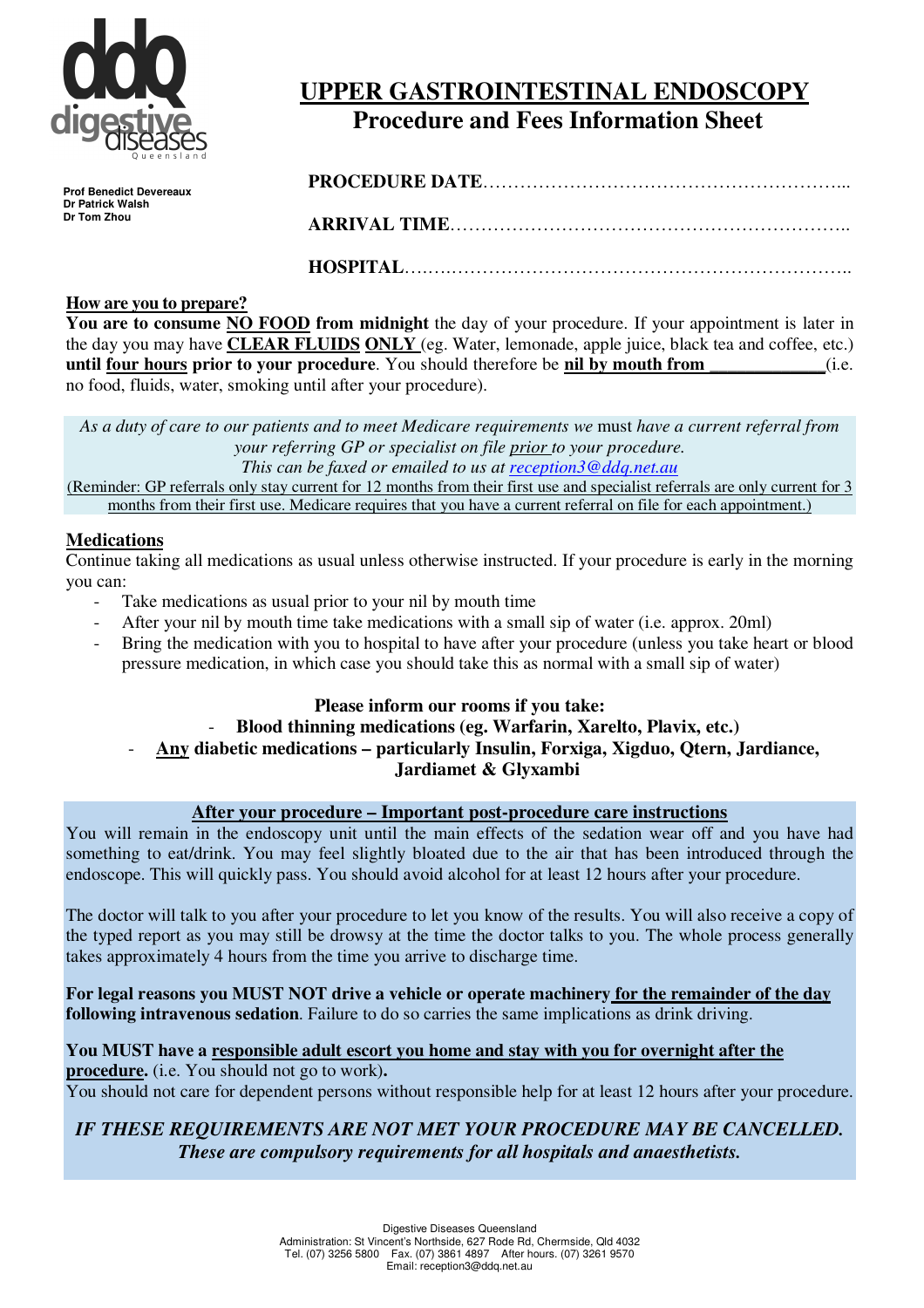You are also advised to be very careful in simple household tasks in the 12 hours after receiving sedation. Your coordination may be impaired for some time and it is important, therefore, not to use sharp knives, risk kitchen burns etc.

#### **-Air Travel - If you intend to travel within 24 hours of your endoscopy please contact us to discuss.**

If you develop any pain, fever, vomiting or blood loss after the procedure, you should contact your doctor immediately or the hospital where your procedure took place. Alternately, after hours, you can contact our after hours service on 3261 9570.

#### **Special Considerations**

If you are diabetic, take any blood thinning medication, are over 160kg or have any major health concerns please inform our practice nurse as soon as possible. Please inform us if you have had any previous endoscopic examination or any adverse reactions to sedatives or other medications.

#### **What is an Upper GI Endoscopy?**

Endoscopy involves the use of a flexible video instrument (endoscope) to examine the upper intestinal tract including the oesophagus, stomach and duodenum. The procedure is commonly undertaken if your doctor suspects that you have inflammation, ulceration or other abnormality of the oesophagus, stomach or duodenum. The endoscope is passed over the back of your tongue into the upper gastrointestinal tract. In addition to visualizing the inner lining of the oesophagus, stomach and duodenum, a number of interventions can be performed. These include taking biopsies (small tissue samples) for subsequent microscopic examination, dilatation (stretching) of narrowing's of the upper gut (usually the oesophagus), removal of swallowed objects or treatment of bleeding vessels or ulcers.

#### **What will happen?**

After checking into the hospital and completing your admission you will be seen by a pre-admissions nurse for a brief health check. You will need to remove your dentures. Please inform the staff if you have any loose teeth or crowns. The anaesthetist and procedural doctor will talk to you prior to the procedure.

At the beginning of the procedure you will be asked to lie on your left side and a guard will be placed in your mouth to protect your teeth. You will be given a sedative by injection in a vein before the procedure begins and usually you will not remember anything about the actual examination. The procedure will take between 10 and 20 minutes and you will be sleepy for about half an hour afterwards.

#### **Safety and Risks**

Most surveys report complications in less that 1 in 1000 examinations. A number of rare side effects can occur with any medical procedure. If you wish to have full details of RARE complications, you should discuss further with your doctor/practice nurse before the procedure.

Gastrointestinal endoscopy is usually simple and safe. Damage to the oesophagus at the time of examination is extremely rare unless there is pre-existing oesophageal disease. Other potential complications include bleeding, infection and perforation (hole/tear) in the wall of the upper gut. The risk is greater if a therapeutic intervention is performed eg dilatation of a narrowing or control of a bleeding vessel or ulcer.

Rarely patients may have a reaction to the sedation. Complications of sedation are uncommon. Rarely, serious adverse events can occur. Eg. Heart or lung complications or aspiration (fluid coming from the stomach into the lungs).

In the unlikely event a complication occurs, your doctor will take all due care to ensure your safety. This may include consultation with other specialists (e.g. surgeon) and additional testing (radiology & blood tests) for which there *may* be additional fees.

#### **Results**

A copy of the results will be sent to your referring doctor and you will receive a copy of the typed report. You may receive this on the day of your procedure. Otherwise, **if you have provided us with an email address, this will be emailed within 1-2 days (or posted).** Your treating specialist will contact you if they have any serious concerns or if you require a further appointment. Should you have any questions or concerns contact our practice nurse at Digestive Diseases Queensland.